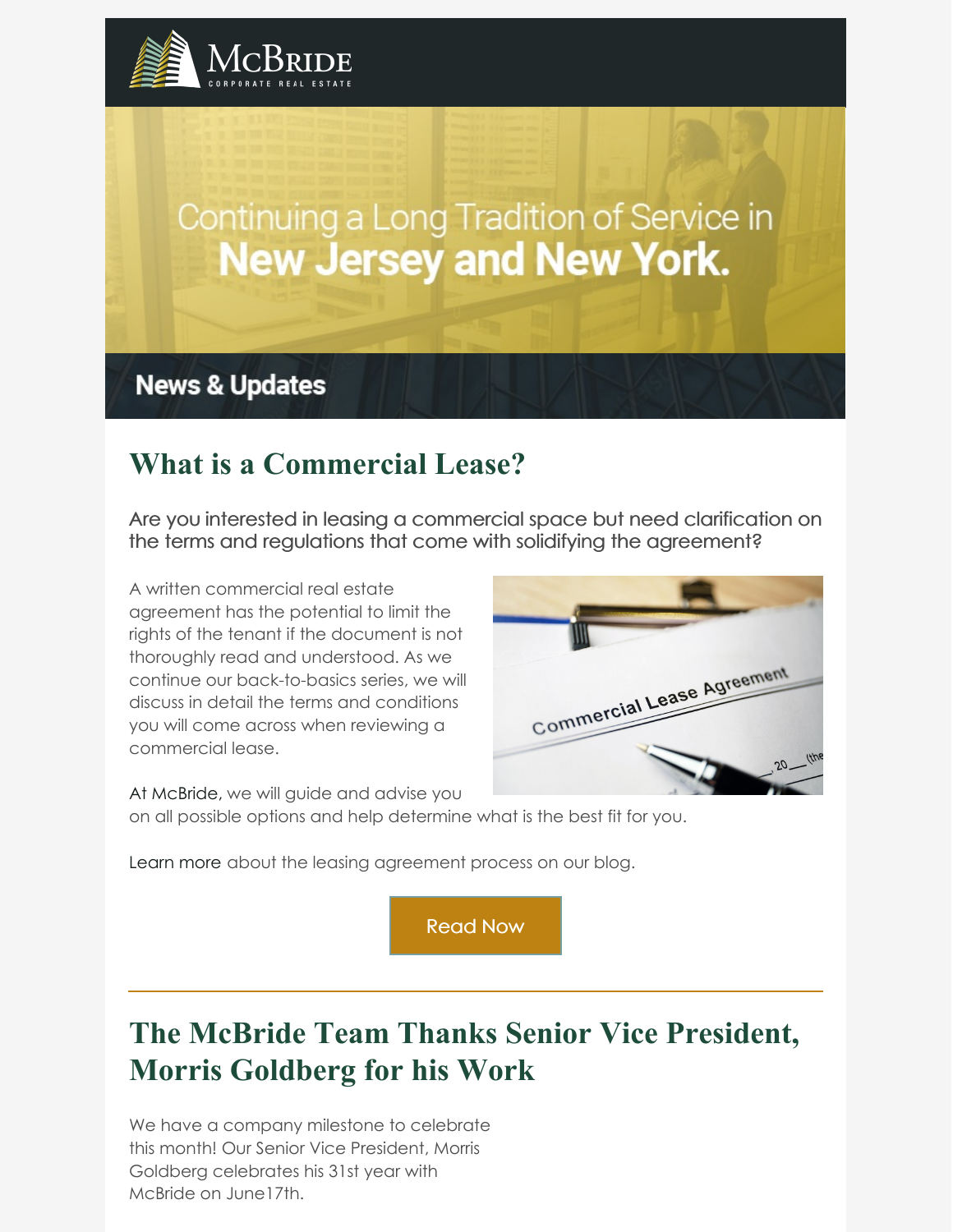We are honored to have someone like Morris who continues to help the McBride team and our clients achieve success, and we look forward to accomplishing more goals together in the future!

Learn more about the rest of our team.



Meet Our [Team](https://www.mcbridecorpre.com/staff-mcbride-corporate-real-estate/)

### **Property Spotlights**

#### JUST CLOSED!

#### Leased: 12,987 SF Industrial Space East Rutherford, NJ

James McNerney, Senior Vice President represented both the landlord and tenant in this transaction and helped ensure that both of our clients were successful in achieving their goals.

### Sold: 22,741 SF Child Care Facility Franklin Lakes, NJ

A long-time client of McBride Corporate Real Estate, REED Academy, a school for autistic children and young adults based in Oakland, NJ has purchased 800 Parsons Pond Drive, Franklin Lakes, NJ for their second location, almost doubling their size with the addition of the 22,000 Square Foot building.

This will enable REED to expand programming in both campuses. John D'Amato, Executive Vice President, and Robert T. Tillsley, SIOR, President of McBride Corporate Real Estate represented both REED and the Borough of Franklin Lakes, the owner of the building.